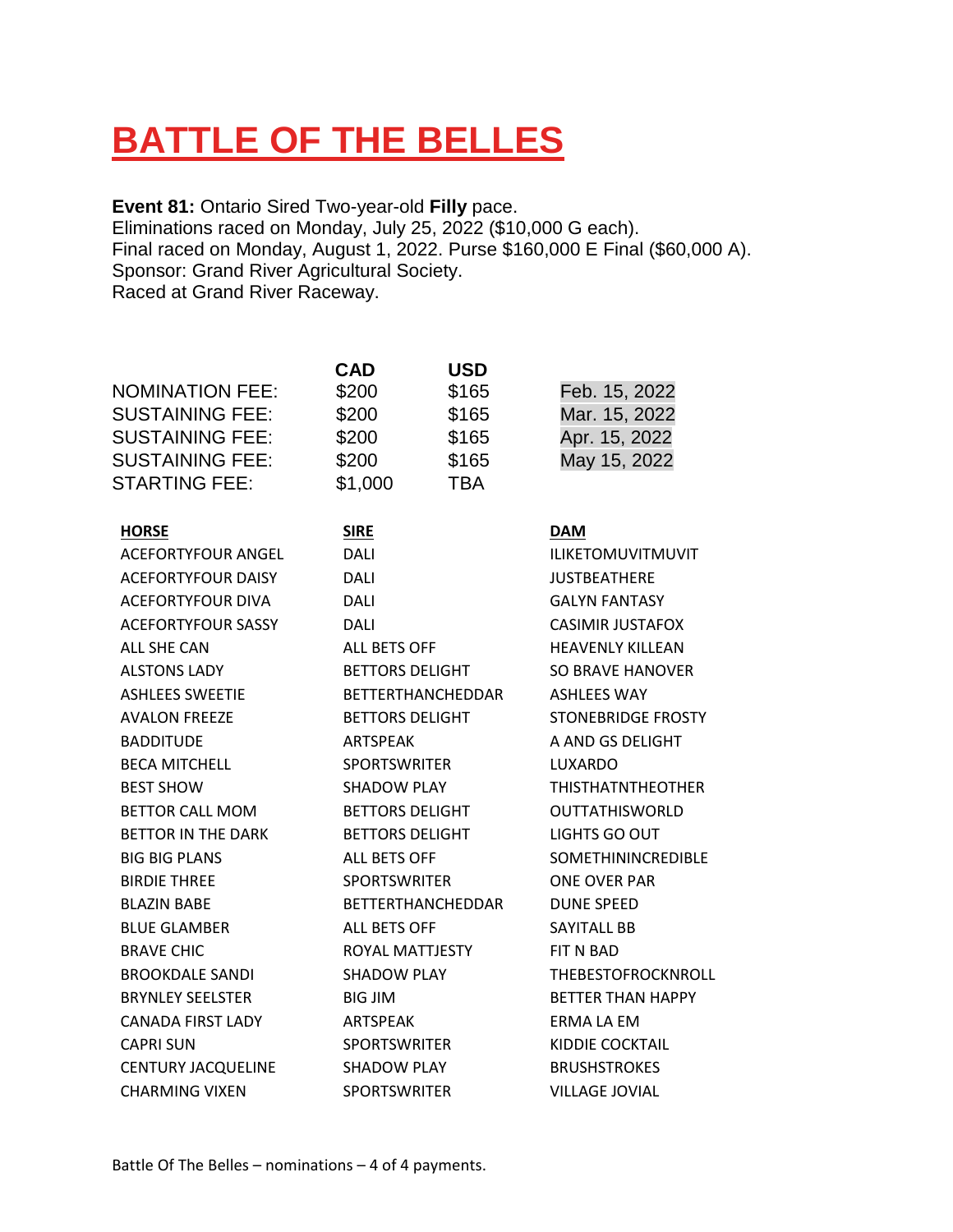### **HORSE SIRE DAM**

CHEDDA CHEDDA BETTERTHANCHEDDAR OATH CHEESE SO PRETTY BETTERTHANCHEDDAR ENDLESS LEGACY CHOCOLATEFORLUNCH DALI DALI SIMPLY MAVELOUS CONTROL ALT DELETE CONTROL THE MOMENT JENNIE FANETTA CROWN PRINCESS BETTORS DELIGHT ALEXAS PRINCESS DAKOTA SHADOW SHADOW PLAY ARTS BID DANCE WITH TABBY BETTORS DELIGHT DANCINGATNIGHT DANGEROUS CURVES SPORTSWRITER AMERICAN CURVES DIZZY MISS LIZZY **ALL BETS OFF FANCIFUL WESTERN** DREAMOFBETTORTIMES BETTORS DELIGHT DREAMS ARE GREAT ELISES DELIGHT BETTORS DELIGHT SLIMSPLACE ELLENSKI SPORTSWRITER BYE BYE PIPPA N FACE THE SHADOWS SHADOW PLAY FACE TO FACE FAVORITE BEACH SUNSHINE BEACH LETS HEAD OUT WEST FEELIN FANCY BETTERTHANCHEDDAR FIT N FANCY FINE BY ME SUNSHINE BEACH ALL IS WELL FLASHY DELIGHT BETTORS DELIGHT BEST TUSSLE FREE SPEECH FREE SPEECH ARTSPEAK MATTYS BIG DAY GIMMIE A CORONA CONTROL THE MOMENT WESTERN JEWEL GLENBORO ALL BETS OFF FEELIN FLUSH HEAVENS WATCHING HES WATCHING HEAVENLY HILL HONEY LOVE BIG JIM MIND OVER MATTER HOPES WATCHING HES WATCHING ASTRMOWIN HP SPACE ODDITY ALL BETS OFF A MARY CAN STING HURRIKANE MSRODINE SUNSHINE BEACH WESTERN HEAT ILLUSION SEELSTER STATE TREASURER I C MAGGIE MAY I LOVED HER FIRST BETTORS DELIGHT BLACK WIDOW BABY IMA DOLL CONTROL THE MOMENT VOODOO CHARM IVE GOT YOU BABE ARTSPEAK ROCKABYE BABE JESSICA SHADOW SHADOW PLAY CALL JESSICA LE JULIETS KISS **BETTORS DELIGHT** KISS ME ONTHEBEACH KUPER TROOPER SPORTSWRITER HAZES ZURE BET LADYCORONA BETTORS DELIGHT WHYCANTIFORGETYOU LADY JESS BETTORS DELIGHT LADY JAKE LADYSMITH BETTORS DELIGHT WICKANINISH LANGLEY SEELSTER SUNSHINE BEACH LEGACY LA REINA DEL SUR FORMA ARTSPEAK THATSOVERYVERYNICE LATINA ROSE ROYAL MATTJESTY LATIN LIFTOFF LYONS ADDICTION ALL BETS OFF JIMMY THE TERROR LYONS BETTORDAY BETTORS DELIGHT ALBANY HANOVER LYONS LADYLUCK SHADOW PLAY LYONS MAGIC MADAME KELLY SPORTSWRITER LADY SHERRI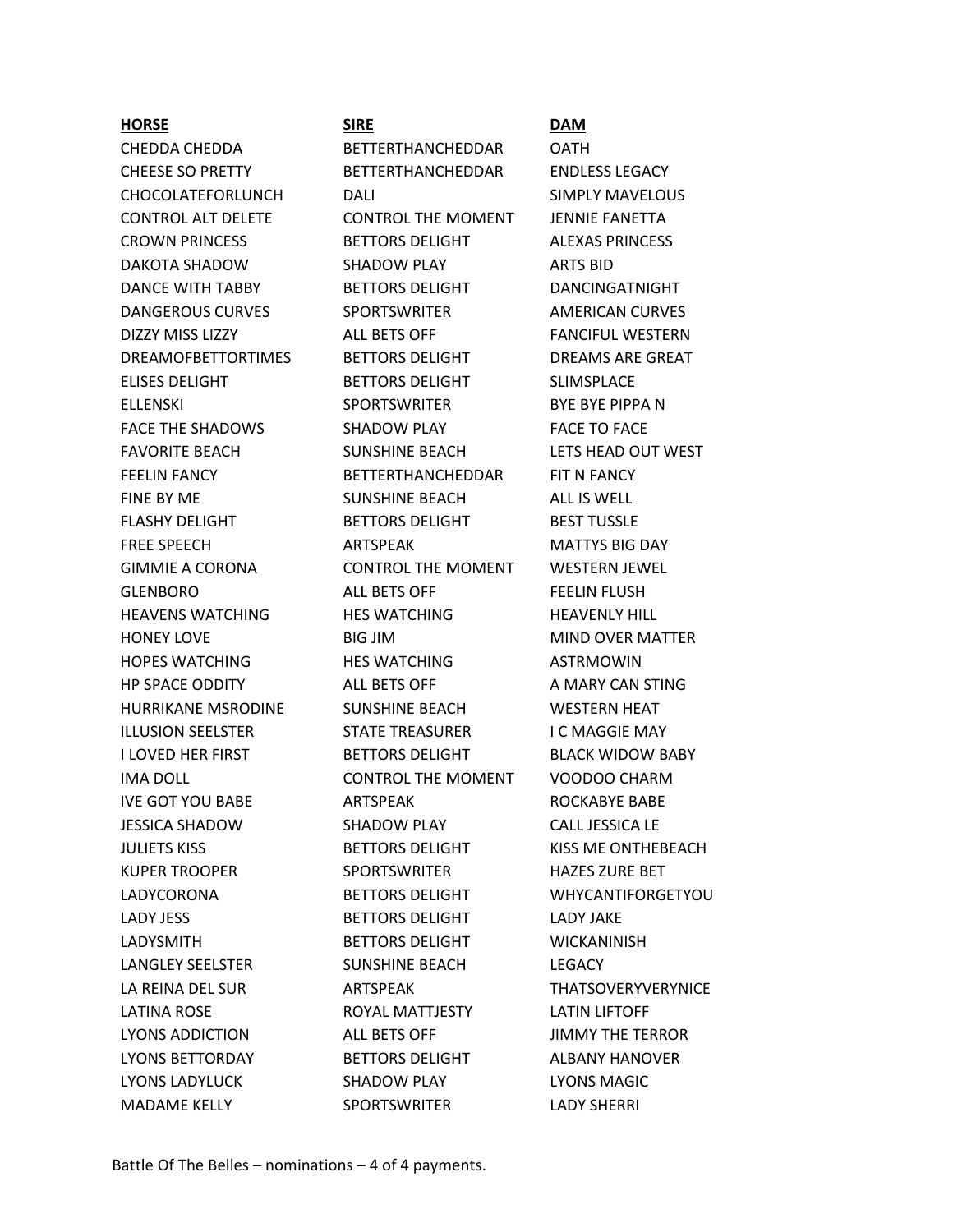### **HORSE SIRE DAM**

MISS CANADA STATE TREASURER OUTSPOKEN MOONSTRUCK SUNSHINE BEACH LUCK ON THE RUN MS LIZ C **BETTERTHANCHEDDAR** ELIZABETH SPENCER NICE JIMPANTS BIG JIM PANETTONE NO SOUP TONIGHT BETTORS DELIGHT MYLUVMYLIFE OH GOUDA BETTERTHANCHEDDAR OH THE JOY ONE LAST WISH BETTORS DELIGHT ARTS DIVA ONTOP R U ELEGANT ARTSPEAK ARTSPEAK RUBY HANOVER PADDY MELT **BETTERTHANCHEDDAR** HOPE FOR PADDY PINK MONSTER SHADOW PLAY THRILLIONAIRE PLAUSIBLDNIABILITY ALL BETS OFF JANETTES IMAGE POWDER PLAY SPORTSWRITER LAURELS LEA PREMIER TESS **ALL BETS OFF PREMIER INDIGO** QUITE NICE **BETTORS DELIGHT** LASTING APPEAL RECYCLE BETTERTHANCHEDDAR CELL POWER ROCKABILLY HEIDE SPORTSWRITER LADY TERROR ROCKADELLA BETTORS DELIGHT WISHING WELL ROSE RUN YANNA HES WATCHING STIRLING DELILAH RUN FOR THE MONEY SPORTSWRITER PIA HANOVER RUN IN THE SUN BETTORS DELIGHT AND VANITE SEMALU RUTHY B BIG JIM BIG DREAMFAIR ORCHID SAVANNAHSONHANNAH BETTORS DELIGHT WHATS NEW PUSSYCAT SAVETHELASTDANCE BETTORS DELIGHT HIDDEN GEM SHADOW N JOY SHADOW PLAY JOYWRITER SHADOW OF ART SHADOW PLAY MISTYS ART SHAKE IT TWICE SPORTSWRITER SET ME UP SHAY SEELSTER SUNSHINE BEACH SHE BUTTERFLY SHINE BRIGHTER SUNSHINE BEACH DRESS TO SUGGEST SHORT SELL HANOVER BETTORS DELIGHT SHORTSTORY HANOVER SIRI SEELSTER SPORTSWRITER SHAKAI HANOVER SIS SPORTSWRITER SAMMYS MAGIC GIRL STEEL BEAUTY **BETTORS DELIGHT** SKITTLE HANOVER SUNBURNT SUNSHINE BEACH AMBER BLUE CHIP THE ELLA JANE BIG JIM NESRIN TREASURES WATCHING HES WATCHING ST LADS TREASURE TRE TA TA TAN TAKE CONTROL THE MOMENT OUT OF SIGHT TRICKS AFTER DARK SPORTSWRITER TRICKY TRUE SEELSTER ALL BETS OFF TANIS SEELSTER TRUE THAT **ALL BETS OFF MOMENT OF TRUTH** TWIN B DEVOTION BETTORS DELIGHT BETTORS DELIGHT TWIN DELIGHT **BETTORS DELIGHT** TWIN B CHEEKS UHUH BLUE CHIP BETTERTHANCHEDDAR FRAME WORTHY